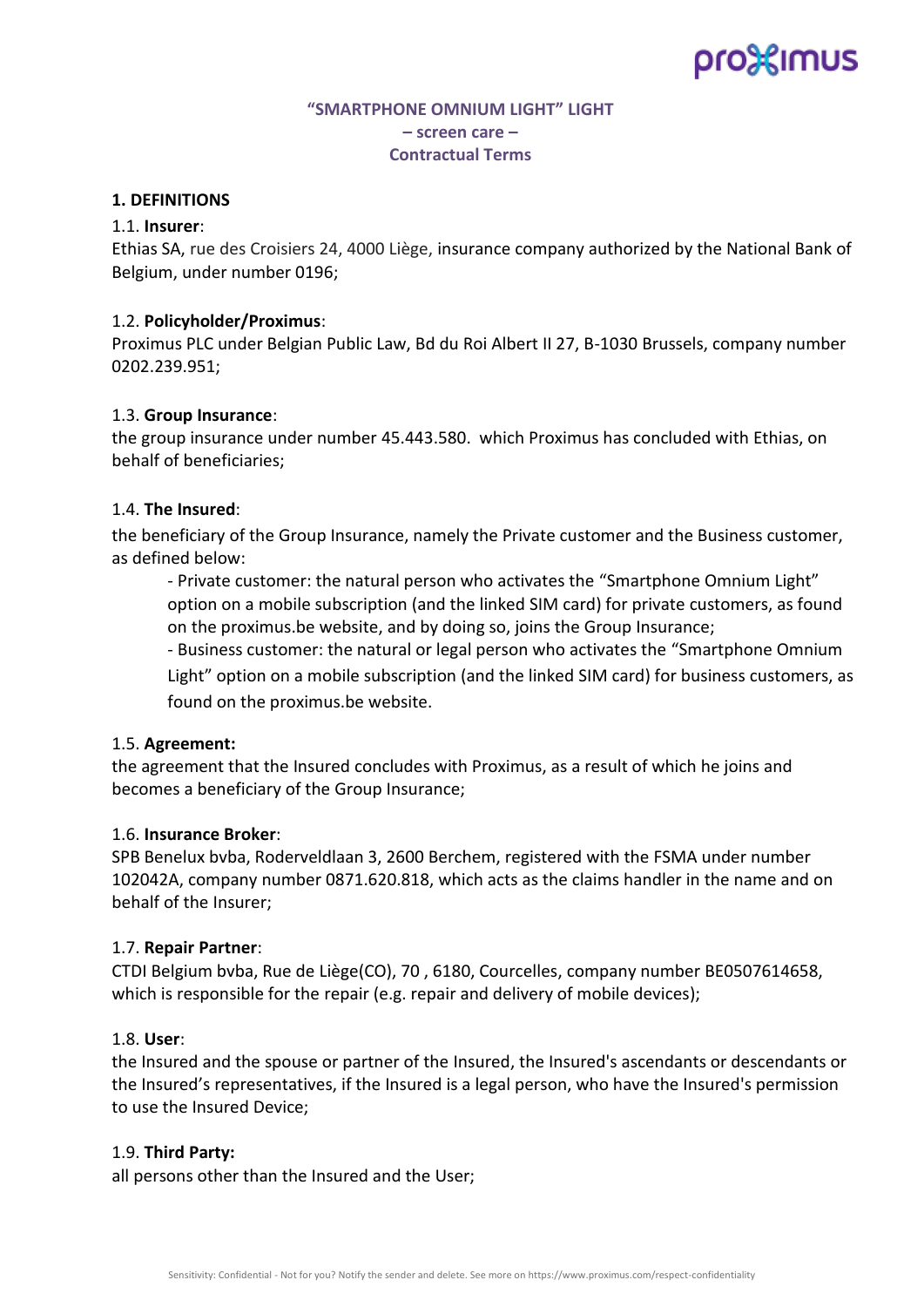# 1.10. **Insured Device:**

the User's new mobile telephone (smartphone), which meets the following conditions:

- at the latest 30 days before the conclusion of the Agreement, it must have been purchased in Belgium and be the property of the User.

- at the time of the Claim, it must contain the Proximus SIM card linked to the mobile subscription on which the "Smartphone Omnium Light" option was activated by the Insured;

- 30 days prior to the Claim, it must have been used at least 15 days with the mobile subscription on which the "Smartphone Omnium Light" option was activated by the Insured. This condition does not apply to mobile telephones that were purchased less than 30 days prior to the Claim.

If it does not concerns a new mobile phone (smartphone) of the User, but it was purchased in Belgium more than thirty (30) days before the conclusion of the Agreement and it is owned by the User, it must;

- still be covered by the original factory warranty at the time of activation of the "Smartphone Omnium Light" option;

- at the time of the Claim, it must contain the Proximus SIM card linked to the mobile subscription on which the "Smartphone Omnium Light" option was activated by the Insured; - Since thirty (30) days prior to the Claim, also at least fifteen (15) days have been used with the mobile subscription for which the "Smartphone Omnium Light" option has been activated by the Insured.

There is a 30-day waiting period with actual use prior to the declaration of the claim, during which the device is not covered.

Proximus has the right to check that the SIM card, linked to the mobile subscription on which the Insured activated the "Smartphone Omnium Light" option, is being used in the Insured Device.

# 1.11. **Accidental Glass damage (front, including integrated keys):**

The glass damage (total or partial damage) which:

- affects the proper functioning of the Insured Device;
- and is the result of a sudden, external and unforeseeable event, which is independent of the Insured Device;
- and is the exclusive cause of the damage to the Insured Device.

Fraud cases will never be covered.

# 1.12. **Negligence**:

leaving the Insured Device in a place where it is not sufficiently protected against any foreseeable risk of fall damage, moisture damage, other damage or theft.

Using the Insured Device in a manner in which it is not or not sufficiently protected against any foreseeable risk of fall damage, moisture damage, other damage or theft.

This shall be understood to mean, among other things:

- the Insured Device being left in weather conditions such as rain, wind, hail, snow, storm or heat;
- the Insured Device being left unattended by the User;
- the Insured Device being left in a place in which it is visible from the outside (in premises, a home, a vehicle, a boat or an aircraft) or in a publicly accessible space;
- the Insured Device being used or placed in a bath (or on the edge of a bath) or in a shower (or on the edge of a shower);
- the Insured Device being put on the edge of a balcony/window or on the parapet/balustrade of a balcony/window;
- the Insured Device being put into a washing machine, dryer or dishwasher;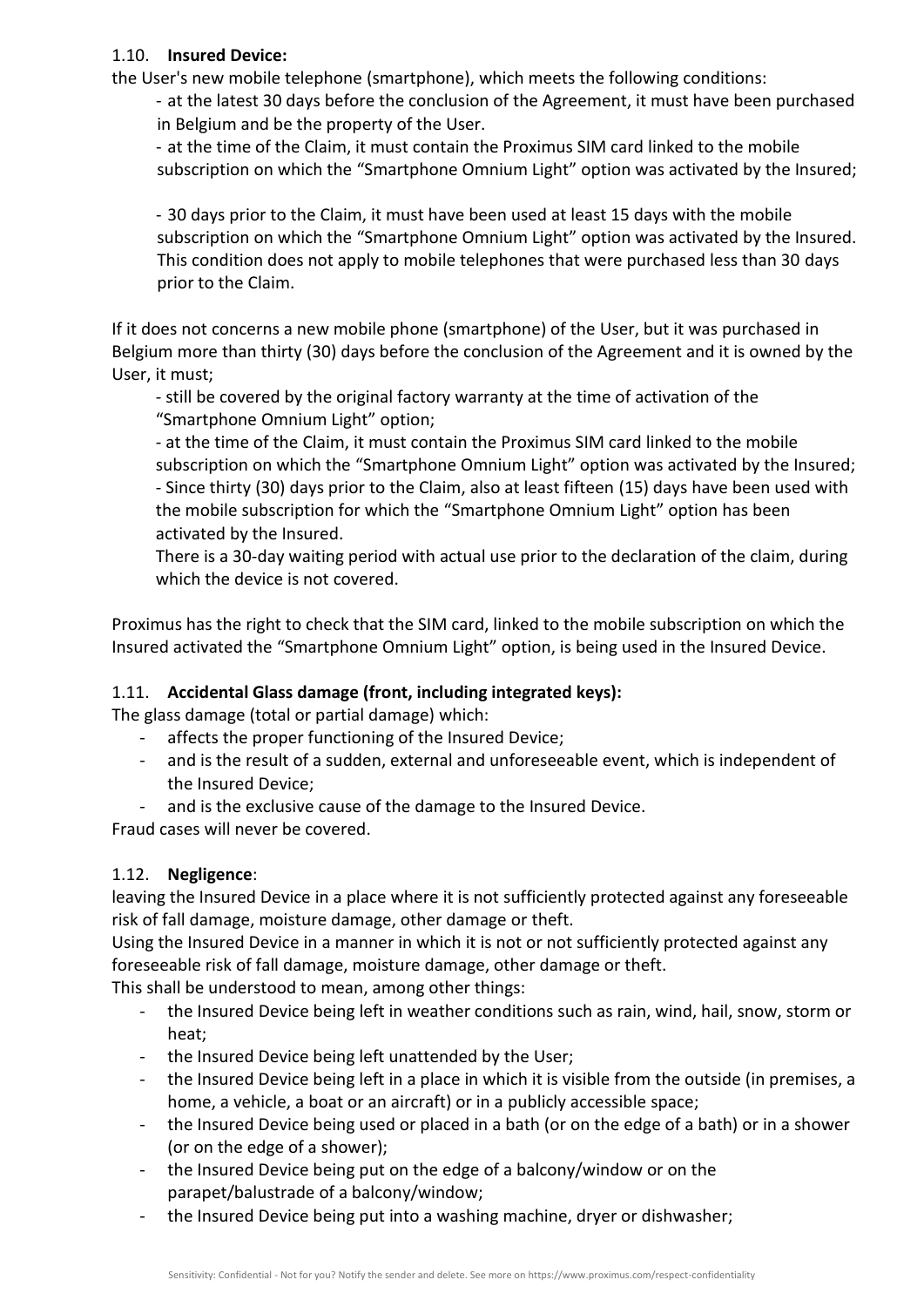- the Insured Device being used while washing dishes;
- the Insured Device being charged in the immediate vicinity of running or still water.
- failure to comply with the user manual of the Insured Device, which, among other things, contains the operating instructions and the instructions for connection, installation and maintenance.

# 1.13. **Failure**:

total or partial damage which:

- affects the proper functioning of the Insured Device;
- is caused by an internal phenomenon of electrical, electronic, electromechanical or mechanical origin, which is dependent of the Insured Device;
- is not caused by wear and tear and which is not covered under the conditions of the manufacturer's warranty applicable to the Connected Device.

# 1.14. **Claim:**

any unforeseen and sudden event or damage reported by the User;

# 1.15. **Repaired device:**

The damaged Insured device that will be repaired. Once repaired, the device will be returned to the user.

# 1.16. **Voucher:**

The document issued by the Insurance Broker in compensation of a fixed amount intended to compensate the value of the damaged screen, i.e. € 50.00 or € 80.00, including taxes. The Voucher is issued with a unique identification code and is valid for six (6) months from the date of issue. The Voucher can only be used once, in one time, and exclusively at a Proximus point of sale or in its online web shop, for the purchase of a smartphone or accessories. No refunding or compensation of any kind of any non-used value will be done.

You can also use this code in one of our Proximus Centers (see the listNew window), where you can use this voucher on the purchase of accessories as well.

## 1.17. **Europe**:

The countries of the European Union plus Switzerland and Norway and the United Kingdom.

## 1.18. **Vehicle:**

any vehicle (motorized or not) intended for travel on land, in water or in the air, such as a car, motorcycle, train, tram, boat, airplane, etc.

# **2. AGREEMENT**

2.1. "Smartphone Omnium Light" is available as a subordinate, non-substantial option for customers who have concluded a contract with Proximus for a mobile telephony service (hereafter referred to as "General Terms and Conditions for Mobile Telephony Services"). The General Terms and Conditions for Mobile Telephony Services are available on [www.proximus.be.](http://www.proximus.be/) The General Terms and Conditions for Mobile Telephony Services also apply to "Smartphone Omnium Light", more specifically with regard to such matters as the billing, payment, and amendment of the conditions of the service.

2.2. The Agreement consists of the General Terms and Conditions of the Mobile Telephony Service and the Contractual Terms. The Contractual Terms of "Smartphone Omnium Light" supplement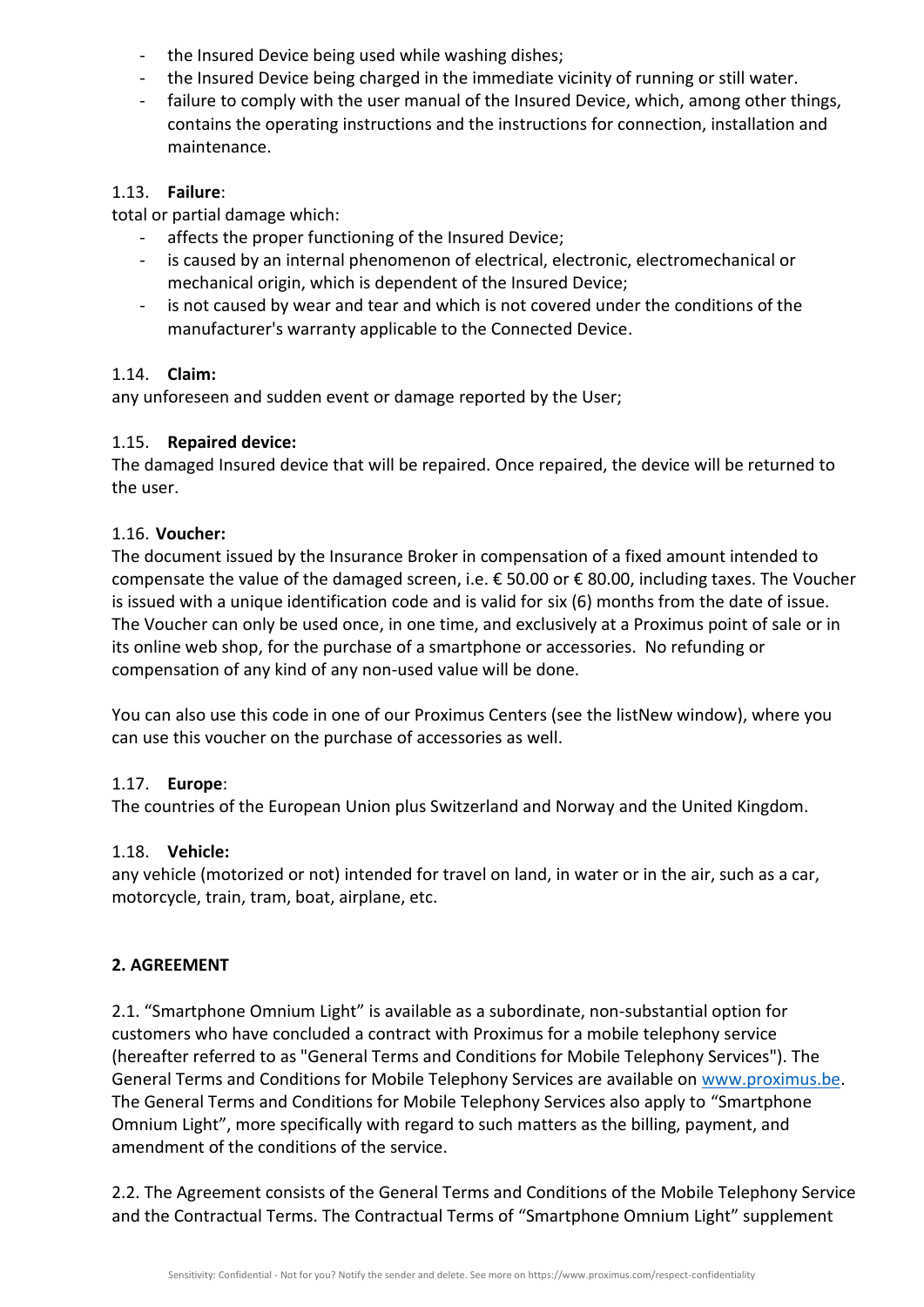the General Terms and Conditions of the Mobile Telephony Service. In the event of a contradiction between the above-mentioned documents, the Contractual Terms of "Smartphone Omnium Light" shall take precedence.

2.3. The Insured shall inform Proximus immediately of any change to the data on the basis of which the Agreement was established.

2.4. "Smartphone Omnium Light" affords the Insured a right to repair or replacement of the Insured Device.

# **3. COVER**

# 3.1. **Covered Claims**

"Smartphone Omnium Light" only covers the repair of the front touch screen (and integrated keys) involving the User's Insured Device, resulting from:

- Accidental, unintentional material damage that causes a "glass break" of the smartphone screen (cracked or broken touch screen) and endangers the proper functioning of the insured device

# 3.2. **Non-covered Claims**

All other defects, other than the glass breakage, (cracked or broken touch screen that endangers the proper functioning) of the Insured Device do not fall under the scope of the coverage "Smartphone Omnium Light".

Claims involving the Insured Device fall outside the field of application of "Smartphone Omnium Light", if:

- it concerns damage of a purely aesthetic nature that does not affect the proper functioning of the Insured device (scratches on the screen, small splinters of the glass display, wear, discolouration, peeling and dents)
- it concerns damage due to normal wear and tear of the insured device;
- the Insured Device does not meet the conditions stipulated in art. 1.10;
- it is caused by a deliberate error or intent of the User or any person other than a Third Party;
- these are caused by Failure;
- they are the result of failure to observe the instructions for use, connection, installation, assembly and maintenance in the manual of the manufacturer;
- they are the result of the change in the original characteristics of the Insured Device;
- these are caused by Negligence on the part of the User;
- it concerns damage to parts of the Insured Device, other than the touch screen of the Insured Device;
- it concerns damage to accessories, consumables and means of connections related to the operation of the Insured Device (earphones, earpieces, hands-free kit, headphones, cases, bags, pouches, keyboards, chargers, external batteries, power supplies, extra cards, cables, and more generally all accessories related to the Insured Device);
- the loss or damage relates to an established fault on a series of devices which, as a result, are recalled by the manufacturer;
- the User cannot deliver the Insured Device to the Logistics partner;
- the IMEI identification number of the Insured Device cannot be verified;
- they are caused when the Insured Device is entrusted to a repairer not appointed by the Insurance broker (including estimates, quote, repair costs, ...);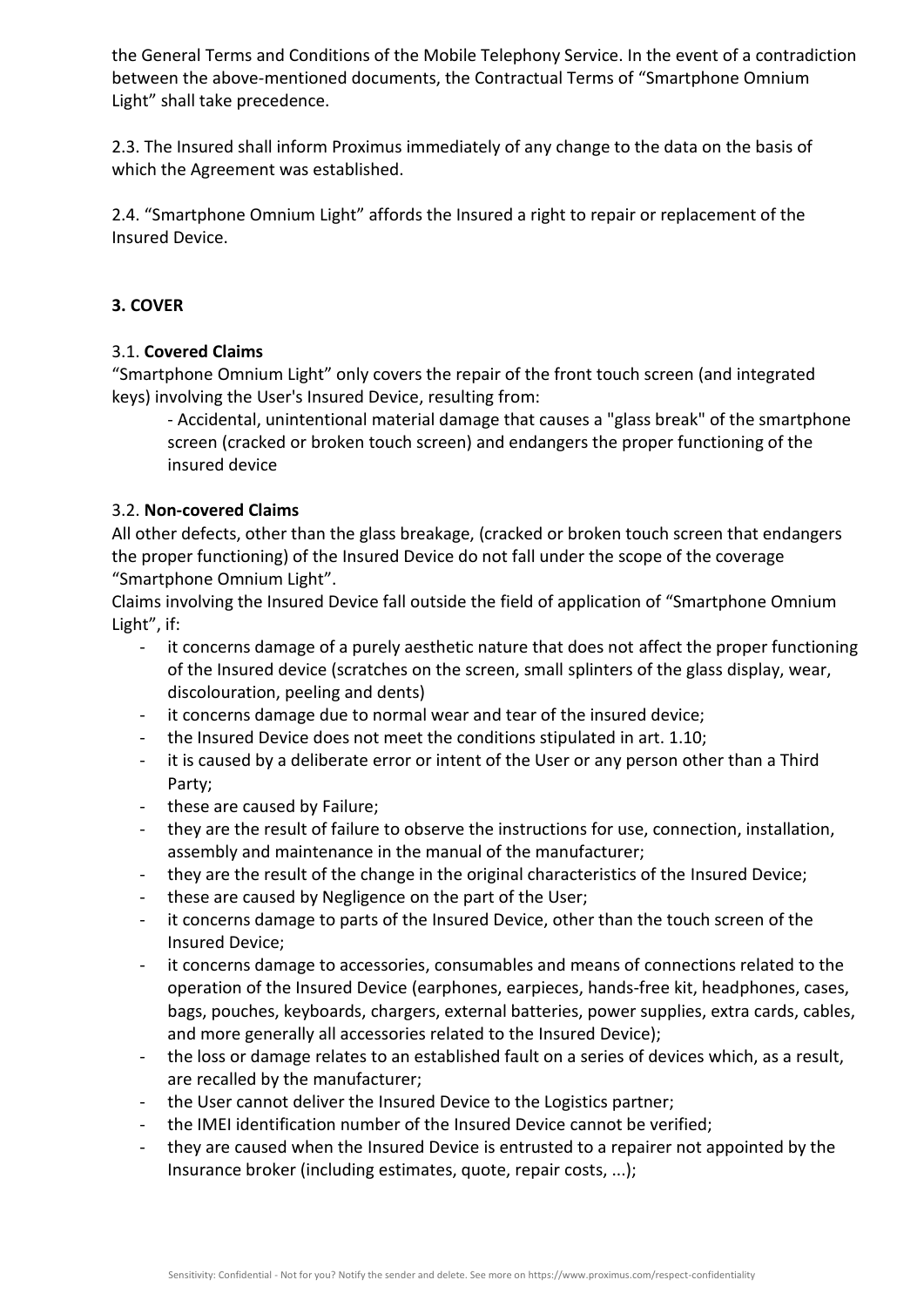- they relate to the destruction or loss of a database, files or software used or stored on the Insured Device, along with the direct and indirect consequences thereof and the recovery and reinstallation of the databases, files or software;
- they are caused by a computer virus, hacking, electronic fraud or contamination;
- they are caused by a Vehicle of a Third Party;
- these are caused by civil or foreign war, an uprising or confiscation by the authorities or by an act of terrorism;
- concerns damage as a result of the action of electric current, either through heating, short circuit, voltage drop, induction, insulation or the influence of atmospheric electricity;
- these are caused by natural disasters, flooding or other natural phenomena;
- these are caused by oxidation, drought, dust or too high a temperature;
- these are caused by ionizing radiation, radioactive contamination or radioactive properties;
- these are caused by fire, lightning strike, explosion and aircraft impact;
- it concerns damage and financial losses indirectly suffered by the User, during or as a result of the Loss.

These other defects, other than the glass breakage of the front screen, can, however, be repaired in consultation and after approval of the Insured Party. These additional costs are charged on the next Proximus invoice.

### 3.3. **Insurance coverage area**

The insurance cover is applicable worldwide.

## **4. CLAIM SETTLEMENT**

## 4.1. **Repair of the Insured Device**

4.1.1. "Smartphone Omnium Light" as an option with a mobile subscription:

If the User reports the Claim, as specified in the claim procedure (Article 7) and the Claim is covered, the Claim will be accepted within 24 hours of it being reported.

#### **REPAIR**

In the event that the claim is accepted **before 2 pm** and a repair can take place, the defective device can, in consultation with the User, be collected the same day at an address in Belgium chosen by the User.

If the claim is accepted **after 2 pm** and a repair can take place, the defective device can, in consultation with the User, be picked up the next day at an address in Belgium chosen by the User.

Usually the repair takes place the day after collection. If, for whatever reason, this is not possible, the User will be informed.

The repaired device will be given on the day of the repair itself to the logistics partner who will return the device to the User the next day at an address chosen by the User located in Belgium.

#### **Repair**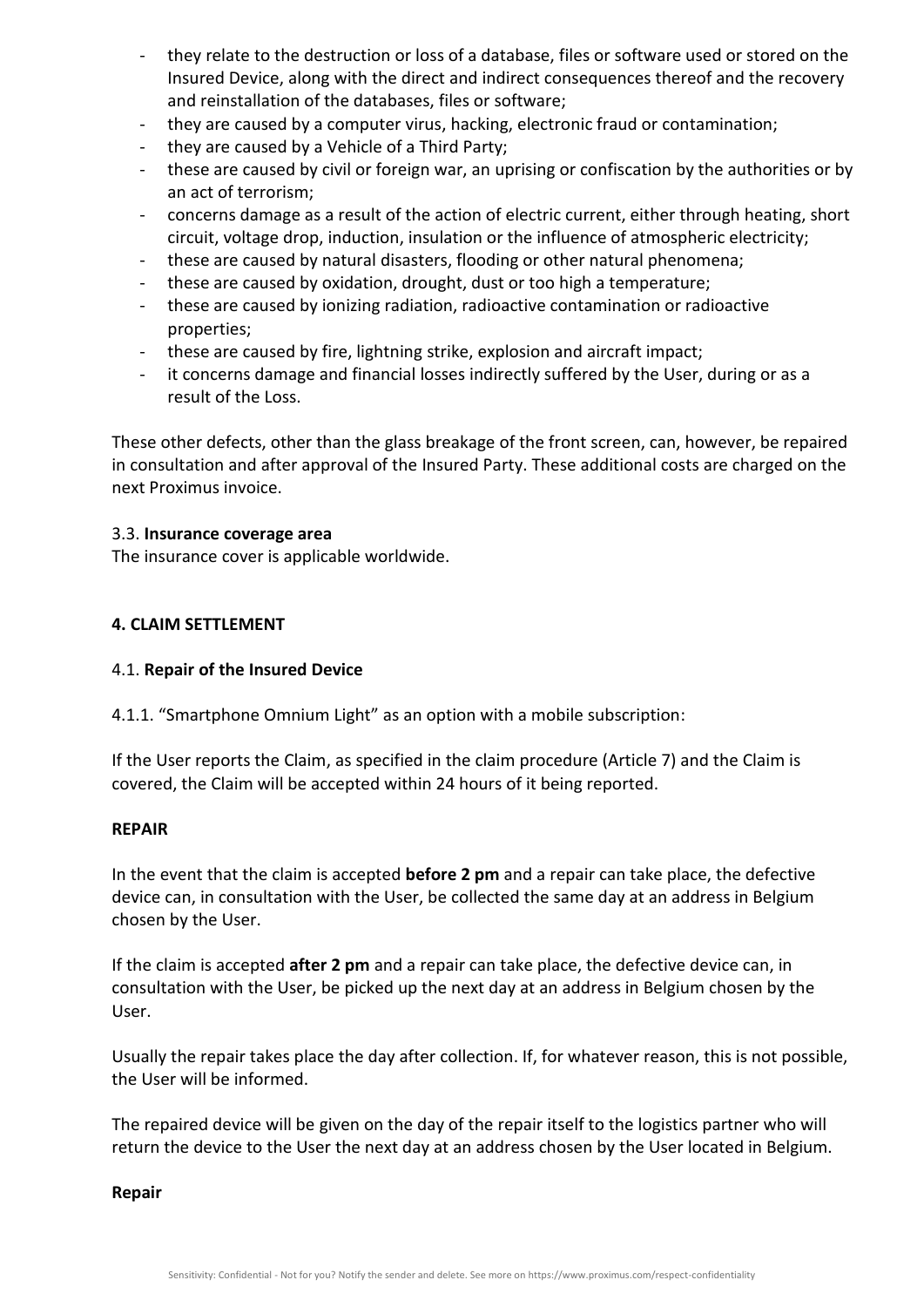| Claim accepted | <b>Collection for</b><br>repair* | Repair*   | Return after repair * |
|----------------|----------------------------------|-----------|-----------------------|
| Before 2 p.m   | Today $(D)$                      | $Day + 1$ | Day $+2$              |
| After 2 p.m    | $Day + 1$                        | $Day + 2$ | $Day + 3$             |

\* Repair only takes place on working days (Monday to Friday), except on public holidays

4.1.2. If more damage is being observed than that which is covered according to the provision in art. 3.1, the User will, if desired, receive a quotation from the Insurance Broker for the additional repair / Cost.

The user can decide whether to have the repair performed or not. The user gives his written consent for this in response to the notification of the insurance broker, as well as for the payment thereof. These additional costs are charged on the next Proximus invoice.

4.1.3. In case the Insured Device is declared irreparable by the Repair Partner or the User opts not to have the repair carried out, he has two choices:

- The Insured Device will be returned without intervention of the Insurer. The User will receive a voucher worth € 50.00 by e-mail. This can be deducted exclusively when purchasing a new smartphone in the Proximus points of sale.
- The Insured Device is handed over to the Insurer for recycling. The User will receive a voucher worth € 80.00 by e-mail. This can be deducted exclusively when purchasing a new smartphone in the Proximus points of sale. In this case, the User undertakes to transfer the Insured Device to the Insurer, after which it becomes his property by operation of law and will be recycled.

# **DAMAGE OUTSIDE BELGIUM**

For damage outside Belgium, the repair will only take place as soon as the User is back in Belgium and the device can be picked up at an address in Belgium chosen by the User.

# 4.1.4. Additional provisions

In case of repair:

- the collection and return of an Insured Device in case of repair, can take place from Monday to Friday, from 10 a.m. to 6 p.m., except on public holidays.
- The User must have followed the necessary instructions (geolocation disabled, SIM card removed, data backup taken, removal of all accessories),
- The chosen address in Belgium must be accessible by car,
- The User must be present at the chosen address with the device at hand.

In the event of a covered Claim outside Belgium, practical arrangements will be made with the User regarding the time and collection of the Insured Device at an address chosen by the User in Belgium.

## 4.2. **Deductible**

Where a Claim is covered, the Insured must pay a deductible dependent on the value of the Insured Device mentioned on the original purchase invoice or receipt, without taking account of price discounts:

| Value of the Insured Device as mentioned on the  | Deductible per covered Claim (incl. VAT) |
|--------------------------------------------------|------------------------------------------|
| original purchase invoice or receipt (incl. VAT) |                                          |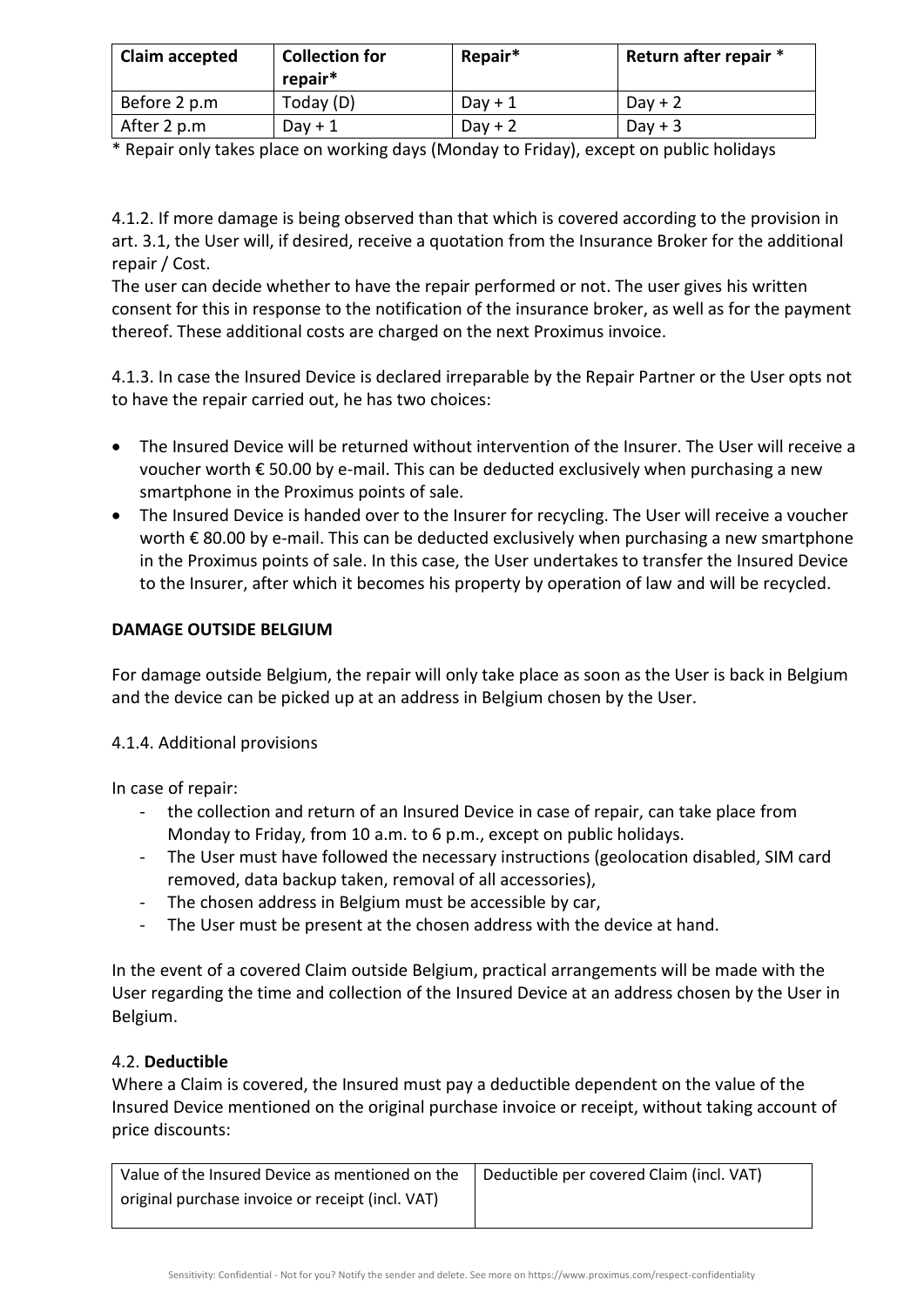| from €0 to €600     | <b>20 EUR</b>  |
|---------------------|----------------|
| From €601 to €900   | <b>30 EUR</b>  |
| From €901 to €1200  | <b>45 EUR</b>  |
| From €1201 to €1400 | <b>60 EUR</b>  |
| From €1401 to €1600 | <b>70 EUR</b>  |
| From €1601 to €1800 | <b>80 EUR</b>  |
| From €1801 to €2000 | <b>90 EUR</b>  |
| From 2001€          | <b>100 EUR</b> |

If the Insured is unable to present the original purchase invoice or receipt for the Insured Device, the value of the Insured Device will correspond to the determined market value of the Connected Device.

The amount of the deductible will be added to the Insured's next Proximus bill, after the Claim has been accepted.

# 4.4. **Claims limit**

The cover of the Insured Device is limited to two covered Claims per year of coverage, i.e. the period between the entry into effect of the Agreement and its first annual expiration date, and thereafter the period between two successive expiration dates of the Agreement.

## **5. INSURANCE PREMIUM**

The insurance premium that the Insured must pay to Proximus amounts to  $\epsilon$ 5,99/month, taxes included. Said insurance premium is added to the Insured's Proximus bill every month.

The first monthly insurance premium will be calculated pro rata temporis, according to the number of actual insured days of the first month in question.

# **6. ENTRY INTO EFFECT, TERM AND TERMINATION OF THE AGREEMENT**

## 6.1. **Entry into effect**

The Agreement enters into effect when the "Smartphone Omnium Light" option is activated on the Insured's mobile subscription and the linked SIM card, of the Insured, subject to the first monthly insurance premium having actually been paid.

# 6.2. **Term**

The Agreement is valid for an indefinite term from the date that it enters into effect.

## 6.3. **Termination and change**

The Insured can terminate the Agreement in writing at any time except during the first six months. The termination enters into effect immediately. In case the Agreement is terminated during the first six months, Proximus reserves the right to demand the payment of an early termination fee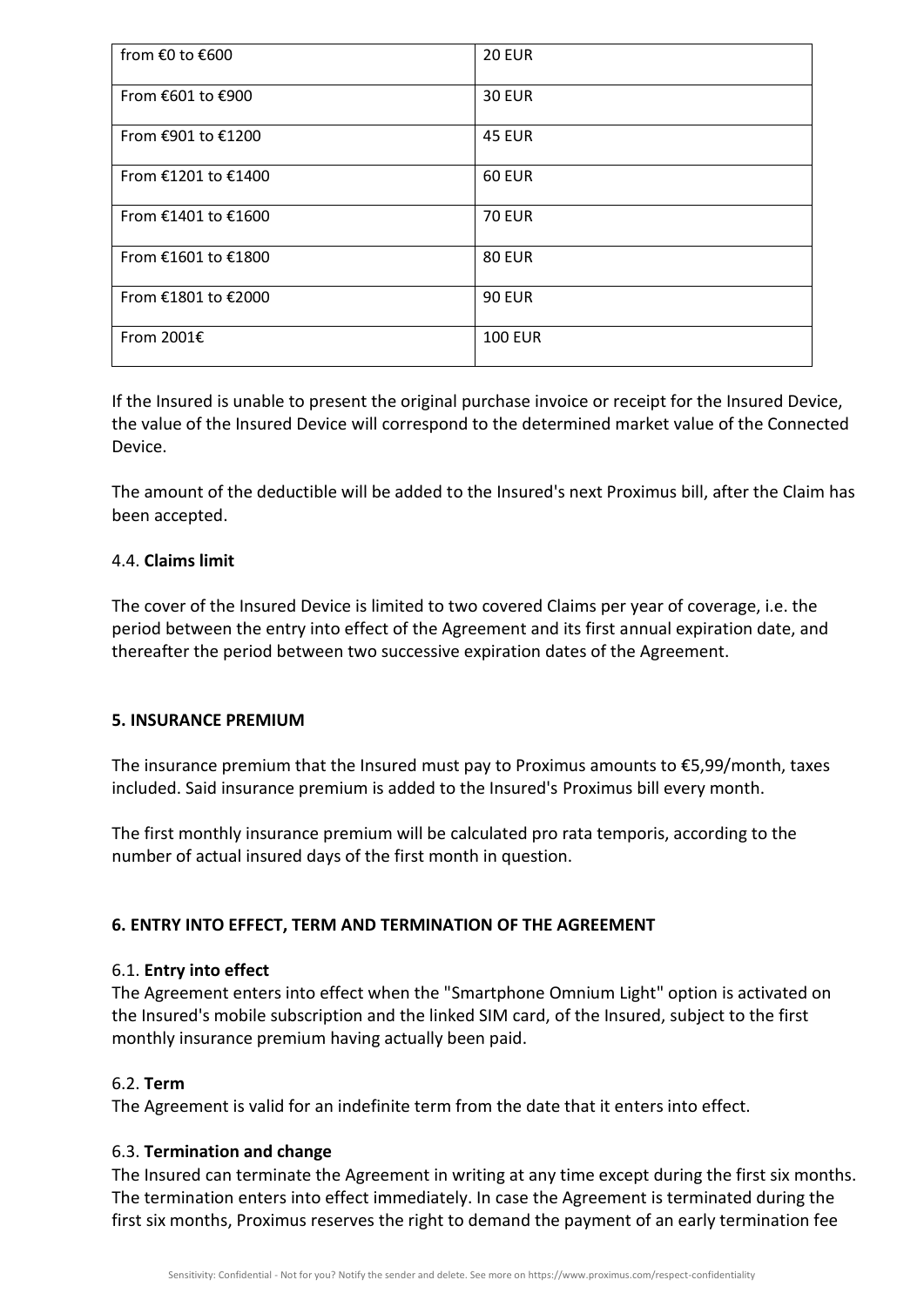equal to the totality of the monthly insurance premiums due until the end of the first six months of the Agreement.

Proximus may terminate the Agreement:

- subject to giving two months' notice, at any time;
- without prior notice, if the Insured Device is used to commit a crime or fraud, whether directly or through proxies;
- subject to giving one month's notice, if Proximus considers that the circumstances and the number of Claims are an indication that the User systematically fails to ensure that the Insured Device is protected against damage or theft;

The Agreement shall automatically end:

- if the monthly insurance premium is not paid by the Insured, cf. Article 5 of the Agreement, and the Insured fails to pay it by the deadline specified in the reminder;
- in case the Insured terminates Proximus' mobile subscription on which the "Smartphone Omnium Light" option was activated. In case "Smartphone Omnium Light" is terminated or changed, the agreement relating to the mobile subscription shall continue to apply unchanged;
- if the Insured's data, on the basis of which the Agreement was concluded, change, and the Insured does not inform Proximus of this immediately, cf. Article 2.3 of the Agreement.

6.4. Proximus may change the characteristics of "Smartphone Omnium Light" (e.g. its composition and price) and the Contractual Terms at any time, as specified in the General Terms and Conditions of the Mobile Telephony Service. In that case, the Customer's right to terminate the Agreement shall apply only to "Smartphone Omnium Light", not to the mobile subscription.

# **7. CLAIMS PROCEDURE**

7.1. The User must report the Insurance Claim to the Insurance Broker within 48 hours after becoming aware of it:

- 24/24 online:<http://www.proximus.be/smartphoneomnium>
- E-mail: [smartphoneomnium@spb.be](mailto:smartphoneomnium@spb.be)
- By telephone: 0800 90 790 toll-free number for within Belgium;
	- International: +32 3 221 51 48;
- By letter: SPB Benelux bvba Proximus Insurance, Roderveldlaan 3, 2600 Berchem.

Except in case of force majeure, any claim made after a period of three months from the date of the loss or damage will be inadmissible.

The User can report a Claim by phone, except on public holidays, from Monday till Friday, from 8 a.m. to 6 p.m. and on Saturday from 9 a.m. to 6 p.m.

The Insurer will base itself on the User's first statement to determine whether or not to grant compensation.

7.2. In case of glass breakage:

- the User shall not be entitled to repair his device himself, nor may he appoint a repair service of his choice.
- 7.3. Supporting documents

The User must present the following supporting documents: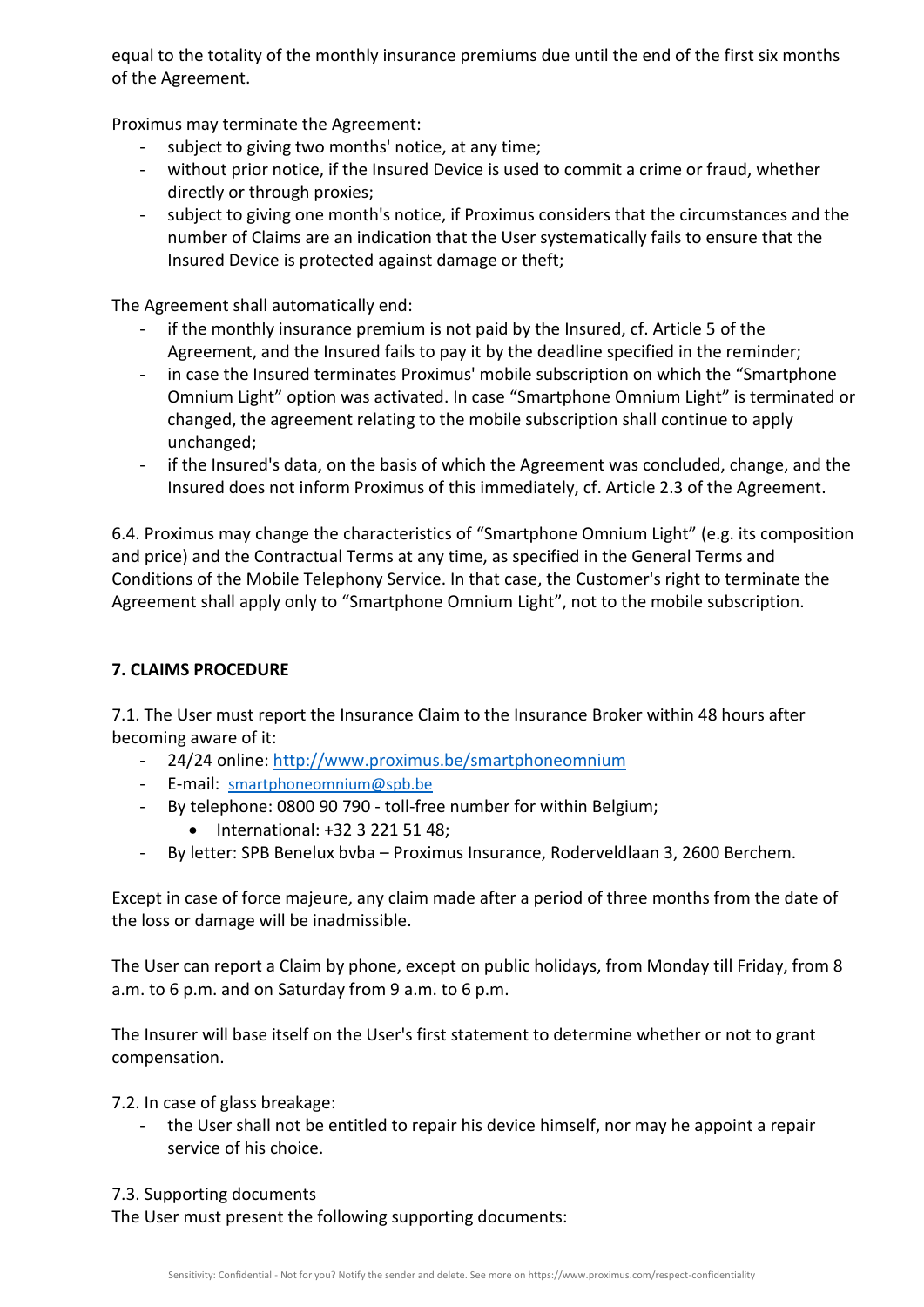In all cases:

- the claims form;
- details of the brand, colour, model, memory and IMEI number of the Insured Device;
- the original purchase invoice or receipt for the Insured Device;
- where a Claim has been rejected in the past, compensation may be granted in connection with a new Claim only if the Insured Device has been restored to its original condition. The User will have to present proof of this;

In case of Accidental material Damage:

- a precise description of the circumstances of the Accidental material Damage of the Insured Device;

The Insurer and the Insurance Broker are entitled to ask for additional supporting documents if they deem this necessary to assess the validity of the claim for compensation.

7.4. When reporting a Claim, the User gives Proximus, the Insurer and the Insurance Broker express permission to check the IMEI number of the Insured Device and the active SIM card.

The User authorizes Proximus and the Insurance Broker to install, when the "Smartphone Omnium Light" option is activated and/or when the Claim is reported, an application required to help the User in connection with "Smartphone Omnium Light".

# **8. DISPUTES**

## 8.1. **Correspondence**

Requests for information should only be made as follows:

- By e-mail: smartphoneomnium@spb.be;
- By telephone: In Belgium: 0800 90 790 (toll-free number)
	- International number: +32 3 221 51 48;
- By letter: SPB Benelux bv Proximus Insurance, Roderveldlaan 3, 2600 Berchem

## 8.2. **Complaints**

Any complaints about the management of a claim may be addressed by letter to:

- SPB Benelux bv Proximus Insurance, Roderveldlaan 3, 2600 Berchem
- or by e-mail to [smartphoneomnium@spb.eu;](mailto:smartphoneomnium@spb.eu)
- The Insurance Ombudsman, De Meeûssquare 35, 1000 Brussels
	- or by fax to 02 547 59 75
	- or by e-mail to [info@ombudsman.as](mailto:info@ombudsman.as)

The filing of a complaint does not in any way affect the possibility to institute legal proceedings.

## **9. APPLICABLE LAW – JURISDICTION**

This agreement is governed by Belgian law.

The Belgian courts have sole jurisdiction for any claims or disputes relating to the implementation or interpretation of this agreement.

## **10. PROTECTION OF PRIVACY**